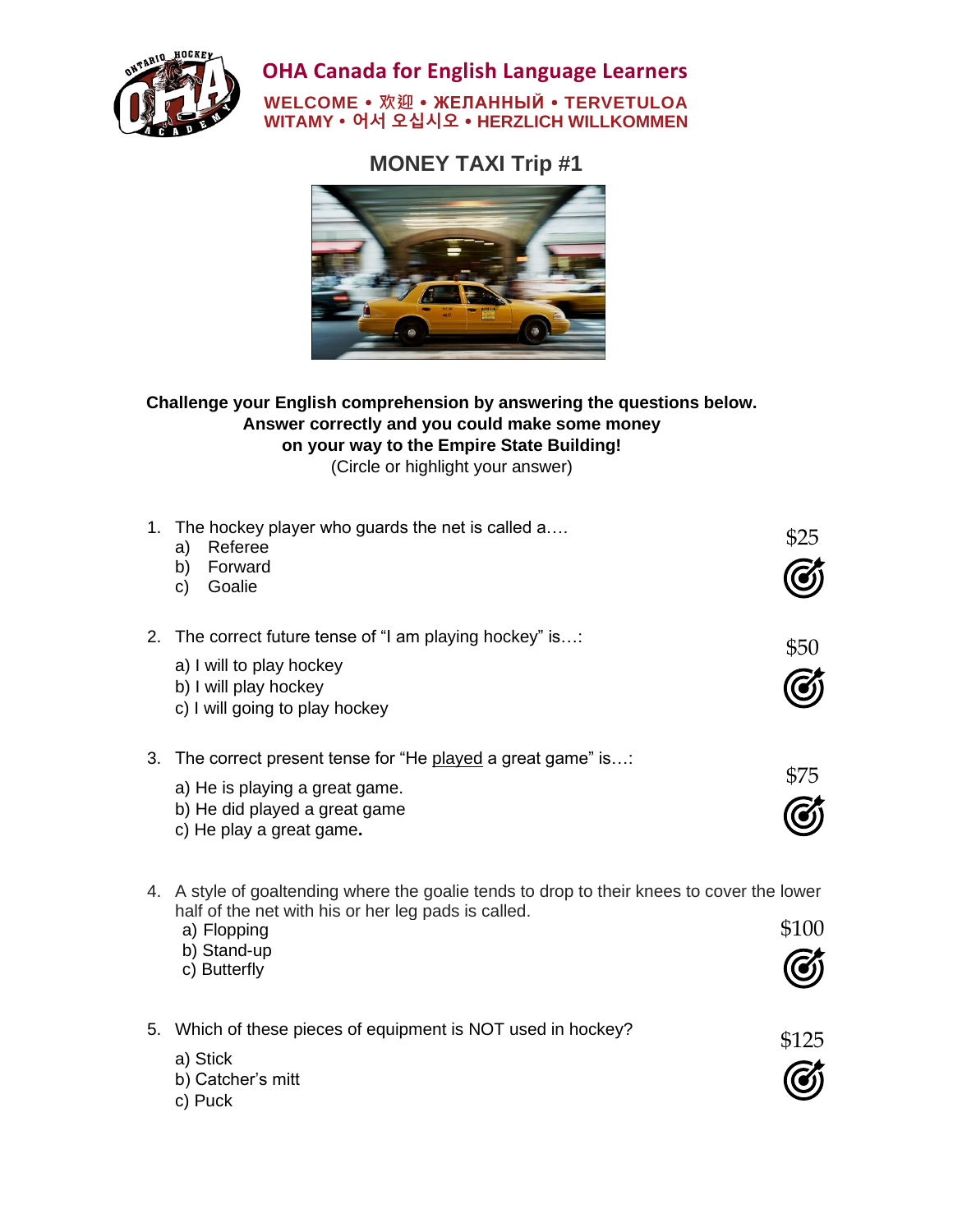# **OHA Canada ELL-Money Taxi 1**

|    | 6. Complete the sentence: My skates are dull. I ________ get them sharpened.<br>a) Will<br>b) Must<br>c) Have                                                                                                       | \$150 |
|----|---------------------------------------------------------------------------------------------------------------------------------------------------------------------------------------------------------------------|-------|
| 7. | Complete the sentence: Skate closer! I can't _____ what the coach is saying.<br>a) Here<br>b) See<br>c) Hear                                                                                                        | \$175 |
| 8. | The blue-coloured area in front of each hockey net is called:<br>a) The hole<br>b) The crease<br>c) The green                                                                                                       | \$200 |
| 9. | "Changing on the fly" in a hockey game is the name for:<br>a) A player getting a new sweater on the bench.<br>b) A player getting a new stick.<br>c) Changing the players on the ice while the game is in progress. | \$225 |
|    | 10. One of the scoring areas around a goalie is called the "5 hole",<br>This is when the puck goes:<br>a) Over the goalie's head.<br>b) Between the goalie's legs.<br>c) Into the net by bouncing off the goalie.   | \$250 |

Did you make any money on your ride? Did you make it to the Empire State Building?!